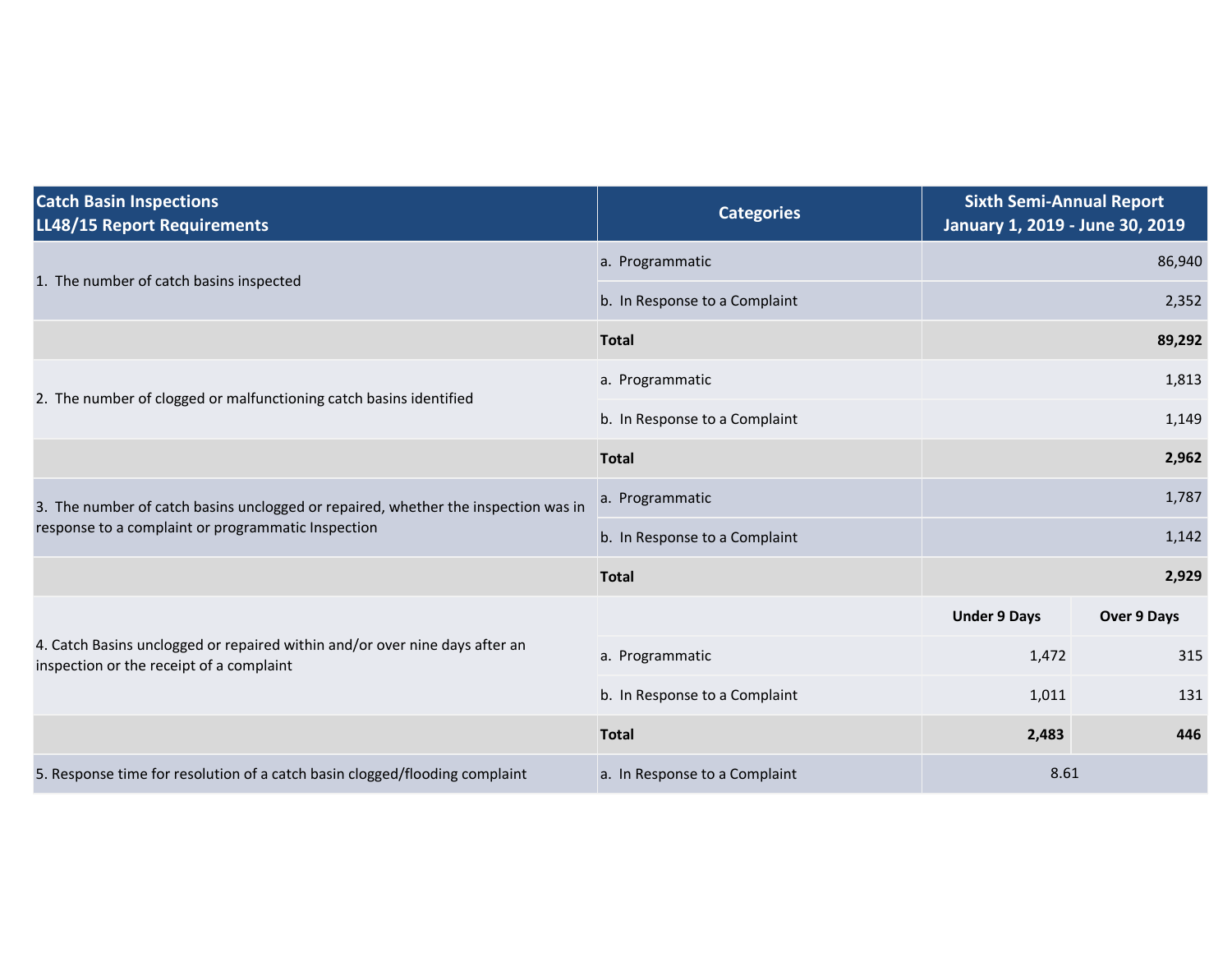| January 1, 2018 to June 30, 2019     |                   |                                |                        |  |
|--------------------------------------|-------------------|--------------------------------|------------------------|--|
| 1a-b. The number of catch basins     | Programmatic      | <b>Complaint Based</b>         | <b>Total</b>           |  |
| inspected<br><b>Community Boards</b> | 86,940            | 2,352                          | 89,292                 |  |
| 101                                  | 9                 | 39                             | 48                     |  |
| 102                                  | 32                | 44                             | 76                     |  |
| 103<br>104                           | 35<br>70          | 46<br>47                       | 81<br>117              |  |
| 105                                  | 209               | 41                             | 250                    |  |
| 106                                  | 954               | 42                             | 996                    |  |
| 107                                  | 1115              | 36                             | 1151                   |  |
| 108                                  | 1039              | 29                             | 1068                   |  |
| 109<br>110                           | 785<br>897        | 14<br>22                       | 799<br>919             |  |
| 111                                  | 858               | 28                             | 886                    |  |
| 112                                  | 1231              | 19                             | 1250                   |  |
| 164                                  | 100               | $\overline{2}$                 | 102                    |  |
| 201                                  | 8                 | 12                             | 20                     |  |
| 202<br>203                           | 35<br>8           | 6<br>11                        | 41<br>19               |  |
| 204                                  | 52                | 8                              | 60                     |  |
| 205                                  | 18                | $\boldsymbol{9}$               | 27                     |  |
| 206                                  | 872               | 8                              | 880                    |  |
| 207                                  | 889               | 10                             | 899                    |  |
| 208<br>209                           | 1056<br>1790      | 17<br>14                       | 1073<br>1804           |  |
| 210                                  | 2092              | 35                             | 2127                   |  |
| 211                                  | 1537              | 26                             | 1563                   |  |
| 212                                  | 2925              | 18                             | 2943                   |  |
| 226                                  | 48                | $\overline{2}$                 | 50                     |  |
| 227<br>228                           | 52<br>23          | $\overline{c}$<br>$\mathbf{1}$ | 54<br>24               |  |
| 301                                  | 148               | 65                             | 213                    |  |
| 302                                  | 66                | 53                             | 119                    |  |
| 303                                  | 42                | 32                             | 74                     |  |
| 304                                  | 12                | 22                             | 34                     |  |
| 305<br>306                           | 3758<br>954       | 23<br>30                       | 3781<br>984            |  |
| 307                                  | 1409              | 29                             | 1438                   |  |
| 308                                  | 850               | 10                             | 860                    |  |
| 309                                  | 775               | 16                             | 791                    |  |
| 310                                  | 1128              | 55                             | 1183                   |  |
| 311<br>312                           | 34<br>24          | 18<br>47                       | 52<br>71               |  |
| 313                                  | 82                | 22                             | 104                    |  |
| 314                                  | 37                | 16                             | 53                     |  |
| 315                                  | 967               | 27                             | 994                    |  |
| 316                                  | 1086              | 9                              | 1095                   |  |
| 317<br>318                           | 1896<br>4523      | 55<br>41                       | 1951<br>4564           |  |
| 355                                  | 44                | $\mathbf 0$                    | 44                     |  |
| 356                                  | 38                | 0                              | 38                     |  |
| 401                                  | 198               | 40                             | 238                    |  |
| 402<br>403                           | 179<br>2276       | 32<br>25                       | 211<br>2301            |  |
| 404                                  | 811               | 8                              | 819                    |  |
| 405                                  | 303               | 53                             | 356                    |  |
| 406                                  | 175               | 10                             | 185                    |  |
| 407                                  | 6380              | 48                             | 6428                   |  |
| 408<br>409                           | 3840<br>43        | 88<br>99                       | 3928<br>142            |  |
| 410                                  | 191               | 182                            | 373                    |  |
| 411                                  | 5111              | 86                             | 5197                   |  |
| 412                                  | 5750              | 158                            | 5908                   |  |
| 413                                  | 9467              | 192                            | 9659                   |  |
| 414<br>480                           | 4187<br>$\pmb{0}$ | 34<br>$\,0\,$                  | 4221<br>$\overline{0}$ |  |
| 481                                  | $\mathbf 0$       | 0                              | $\pmb{0}$              |  |
| 482                                  | 79                | 11                             | 90                     |  |
| 483                                  | 5                 | $\mathbf 0$                    | 5                      |  |
| 484                                  | 49                | $\boldsymbol{0}$               | 49                     |  |
| 501<br>502                           | 9<br>2560         | 53<br>45                       | 62<br>2605             |  |
| 503                                  | 8645              | 30                             | 8675                   |  |
| 595                                  | 70                | $\mathbf 0$                    | 70                     |  |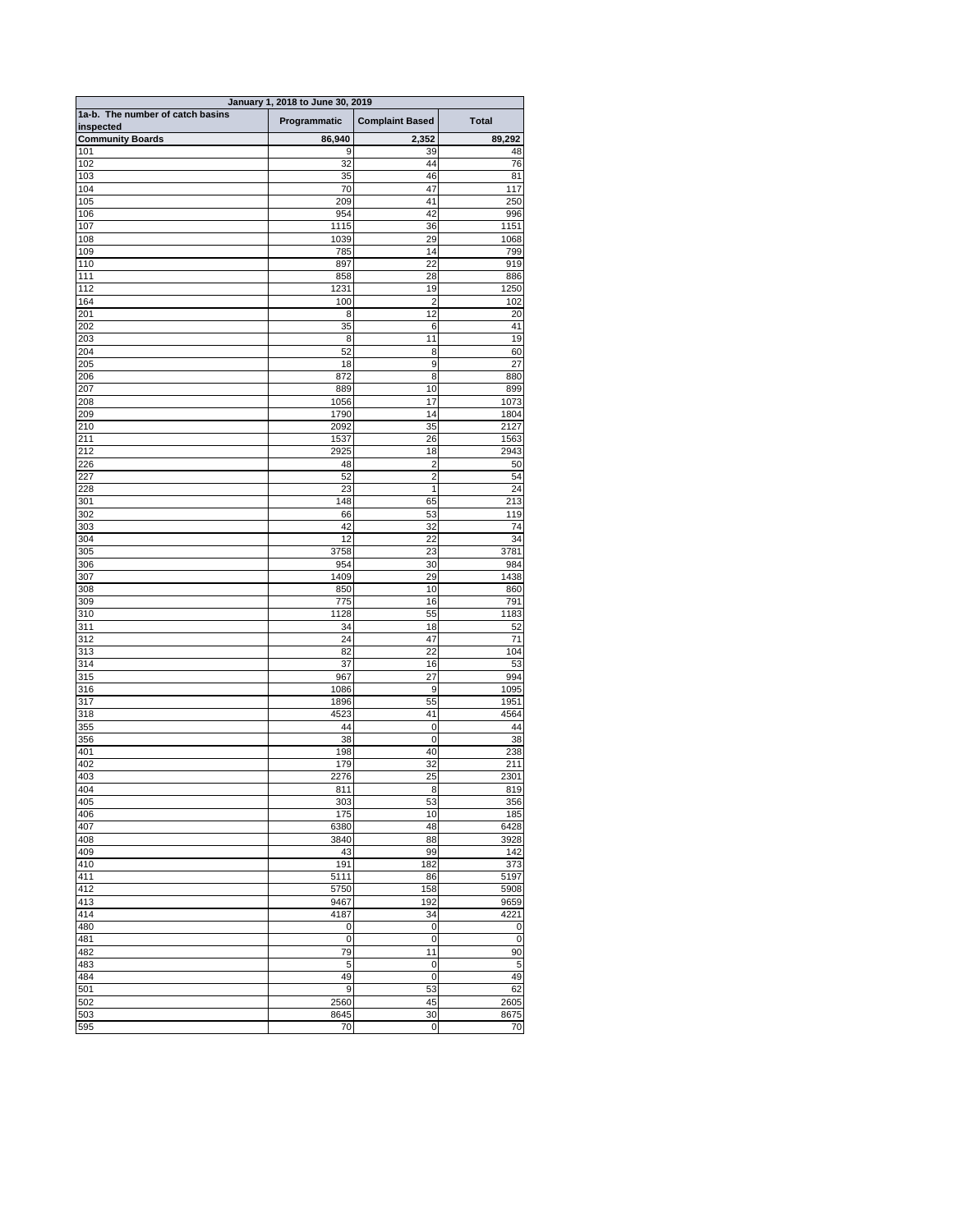| January 1, 2018 to June 30, 2019                          |                                      |                            |                          |  |
|-----------------------------------------------------------|--------------------------------------|----------------------------|--------------------------|--|
| 2a-b. Number of malfunctioning catch<br>basins identified | Programmatic                         | <b>Complaint Based</b>     | <b>Total</b>             |  |
| <b>Community Boards</b>                                   | 1,813                                | 1,149                      | 2,962                    |  |
| 101                                                       | $\mathbf 0$                          | 39                         | 39                       |  |
| 102                                                       | 1                                    | 42                         | 43                       |  |
| 103<br>104                                                | 1                                    | 45<br>42                   | 46<br>42                 |  |
| 105                                                       | $\mathbf 0$<br>12                    | 41                         | 53                       |  |
| 106                                                       | 15                                   | 42                         | 57                       |  |
| 107                                                       | 17                                   | 36                         | 53                       |  |
| 108                                                       | 20                                   | 29                         | 49                       |  |
| 109                                                       | $\,6$<br>$\overline{7}$              | 14                         | 20                       |  |
| 110<br>$\frac{111}{111}$                                  | 8                                    | 20<br>26                   | 27<br>34                 |  |
| 112                                                       | 13                                   | 16                         | 29                       |  |
| 164                                                       | 1                                    | $\overline{2}$             | 3                        |  |
| 201                                                       | 1                                    | $\mathbf 0$                | 1                        |  |
| 202                                                       | 0                                    | $\mathbf 0$                | $\mathbf 0$              |  |
| 203<br>204                                                | $\mathbf 0$<br>3                     | 1<br>$\mathbf 0$           | 1<br>3                   |  |
| 205                                                       | $\overline{\mathbf{c}}$              | 1                          | 3                        |  |
| 206                                                       | $\boldsymbol{9}$                     | 0                          | $\boldsymbol{9}$         |  |
| 207                                                       | 7                                    | 0                          | 7                        |  |
| 208                                                       | 10                                   | 1                          | 11                       |  |
| 209<br>210                                                | 62<br>71                             | 0<br>3                     | 62<br>74                 |  |
| 211                                                       | 88                                   | $\overline{2}$             | 90                       |  |
| 212                                                       | 44                                   | $\mathbf 0$                | 44                       |  |
| 226                                                       | 1                                    | $\mathbf 0$                | 1                        |  |
| 227                                                       | $\overline{c}$                       | $\mathbf 0$                | $\overline{c}$           |  |
| 228                                                       | 1                                    | 0                          | 1                        |  |
| 301<br>302                                                | 12<br>6                              | $\overline{2}$<br>0        | 14<br>6                  |  |
| 303                                                       | $\overline{2}$                       | 1                          | $\overline{3}$           |  |
| 304                                                       | $\mathbf 0$                          | $\mathbf 0$                | $\mathbf 0$              |  |
| 305                                                       | 119                                  | 3                          | 122                      |  |
| 306<br>307                                                | 18<br>14                             | $\mathbf 0$<br>$\mathbf 0$ | 18<br>14                 |  |
| 308                                                       | 23                                   | $\mathbf 0$                | 23                       |  |
| 309                                                       | 12                                   | 0                          | 12                       |  |
| 310                                                       | 13                                   | 1                          | 14                       |  |
| 311                                                       | 1                                    | $\mathbf 0$                | 1                        |  |
| 312<br>313                                                | 1<br>$\boldsymbol{0}$                | $\mathbf 0$<br>$\mathbf 0$ | 1<br>$\pmb{0}$           |  |
| 314                                                       | $\boldsymbol{0}$                     | $\mathbf 0$                | $\pmb{0}$                |  |
| 315                                                       | 23                                   | $\mathbf 0$                | 23                       |  |
| 316                                                       | 17                                   | $\mathbf 0$                | 17                       |  |
| 317                                                       | 24                                   | 0                          | 24                       |  |
| 318                                                       | 58                                   | 1                          | 59                       |  |
| 355<br>356                                                | $\boldsymbol{0}$<br>$\boldsymbol{0}$ | $\mathbf 0$<br>$\mathbf 0$ | $\mathbf 0$<br>$\pmb{0}$ |  |
| 401                                                       | 1                                    | 15                         | 16                       |  |
| 402                                                       | 8                                    | 8                          | 16                       |  |
| 403                                                       | 17                                   | 7                          | 24                       |  |
| 404                                                       | 12                                   | 1                          | 13                       |  |
| 405<br>406                                                | 5<br>3                               | 10<br>1                    | 15<br>4                  |  |
| 407                                                       | 122                                  | 10                         | 132                      |  |
| 408                                                       | 152                                  | $\overline{21}$            | 173                      |  |
| 409                                                       | 1                                    | 98                         | 99                       |  |
| 410                                                       | $\boldsymbol{9}$                     | 176                        | 185                      |  |
| 411<br>412                                                | 221<br>86                            | 7<br>153                   | 228<br>239               |  |
| 413                                                       | 209                                  | 188                        | 397                      |  |
| 414                                                       | 111                                  | 34                         | 145                      |  |
| 480                                                       | $\pmb{0}$                            | $\overline{0}$             | $\pmb{0}$                |  |
| 481                                                       | $\boldsymbol{2}$                     | $\mathbf 0$                | $\overline{c}$           |  |
| 482<br>483                                                | $\mathbf 0$<br>$\mathbf 0$           | 10<br>$\mathbf 0$          | 10<br>$\mathbf 0$        |  |
| 484                                                       | 1                                    | $\mathbf 0$                | 1                        |  |
| 501                                                       | 38                                   | $\mathbf 0$                | $\overline{38}$          |  |
| 502                                                       | 70                                   | $\mathbf 0$                | 70                       |  |
| 503                                                       | $\mathbf 0$                          | $\mathbf 0$                | $\boldsymbol{0}$         |  |
| 595                                                       | $\mathbf 0$                          | $\mathsf{O}\xspace$        | $\mathbf 0$              |  |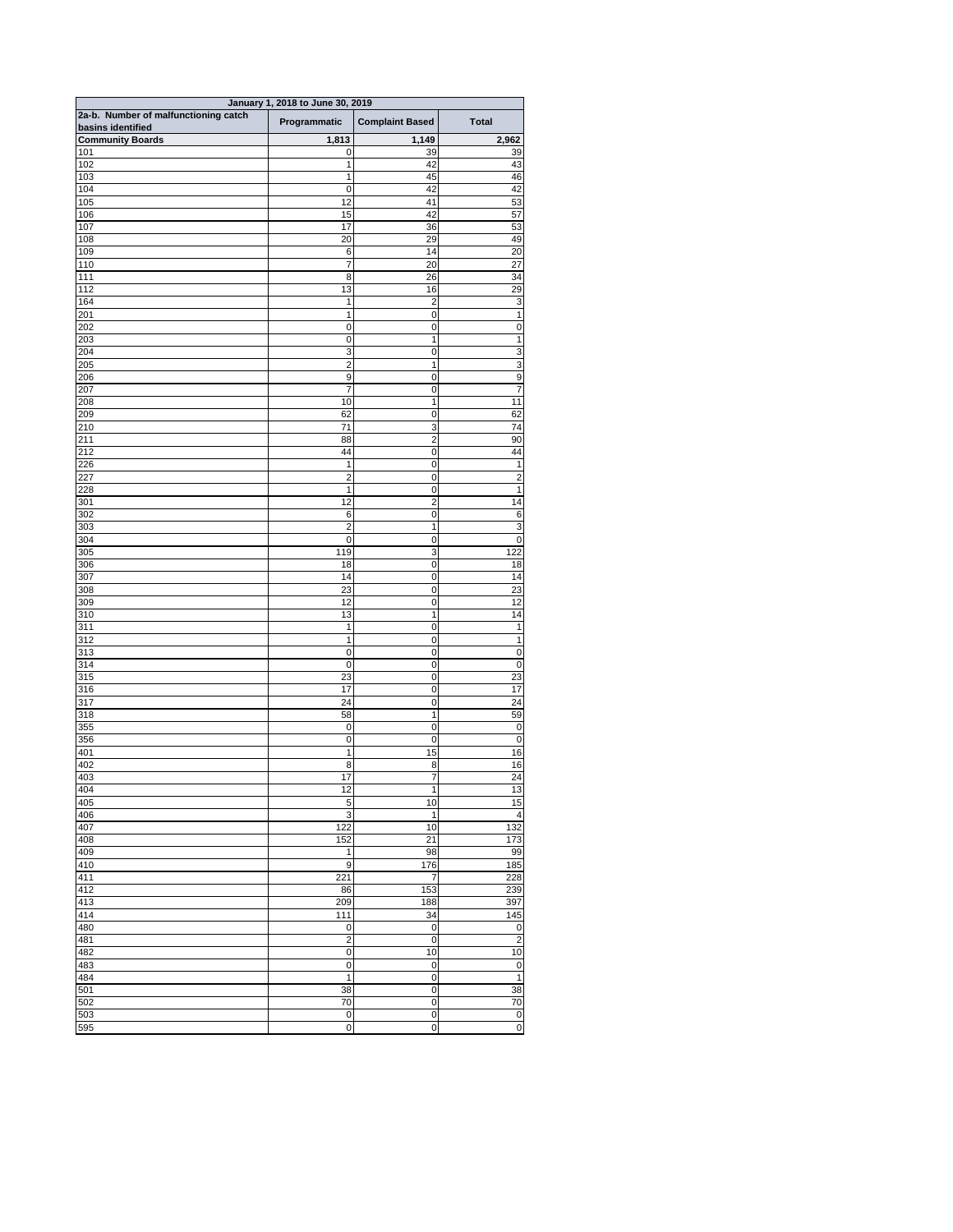| January 1, 2018 to June 30, 2019           |                  |                           |                                  |  |
|--------------------------------------------|------------------|---------------------------|----------------------------------|--|
| 3a-b. The number catch basins unclogged    |                  |                           |                                  |  |
| or repaired, whether the inspection was in |                  |                           | <b>Total</b>                     |  |
| response to a complaint or programmatic    | Programmatic     | <b>Complaint Based</b>    |                                  |  |
| inspection                                 |                  |                           |                                  |  |
| <b>Community Boards</b>                    | 1,787            | 1,142                     | 2,929                            |  |
| 101                                        | 0                | 38                        | 38                               |  |
| 102                                        | 1                | 42                        | 43                               |  |
| 103                                        | 1                | 45                        | 46                               |  |
| 104                                        | $\mathbf 0$      | 42                        | 42                               |  |
| 105                                        | $\overline{12}$  | 40                        | 52                               |  |
| 106<br>107                                 | 11<br>16         | 41<br>35                  | 52<br>51                         |  |
| 108                                        | 19               | 29                        | 48                               |  |
| 109                                        | 6                | 14                        | 20                               |  |
| 110                                        | 6                | 20                        | 26                               |  |
| 111                                        | 8                | 26                        | 34                               |  |
| 112                                        | 10               | 16                        | 26                               |  |
| 164                                        | 1                | $\overline{2}$            | 3                                |  |
| 201                                        | 1                | $\mathsf 0$               |                                  |  |
| 202                                        | $\mathbf 0$      | $\boldsymbol{0}$          | 0                                |  |
| 203                                        | 0                | $\mathbf{1}$              | 1                                |  |
| 204                                        | 3                | 0                         | $\ensuremath{\mathsf{3}}$        |  |
| 205                                        | $\overline{2}$   | 1                         | $\mathbf{3}$                     |  |
| 206                                        | $\boldsymbol{9}$ | 0                         | $\boldsymbol{9}$                 |  |
| 207                                        | $\overline{7}$   | $\mathbf 0$               | $\overline{7}$                   |  |
| 208                                        | $9$              | 1                         | 10                               |  |
| 209                                        | 61               | $\boldsymbol{0}$          | 61                               |  |
| 210<br>$\overline{211}$                    | 71<br>87         | 3<br>$\overline{2}$       | 74<br>89                         |  |
| 212                                        | 44               | $\mathsf 0$               | 44                               |  |
| 226                                        | 1                | $\boldsymbol{0}$          | 1                                |  |
| 227                                        | $\overline{2}$   | $\mathsf 0$               | $\overline{c}$                   |  |
| 228                                        | $\mathbf{1}$     | $\pmb{0}$                 | $\vert$                          |  |
| 301                                        | 11               | $\overline{2}$            | 13                               |  |
| 302                                        | $\,6$            | $\mathbf 0$               | $6 \mid$                         |  |
| 303                                        | $\overline{2}$   | 1                         | $\overline{3}$                   |  |
| 304                                        | $\mathbf 0$      | 0                         | $\overline{0}$                   |  |
| 305                                        | 118              | $\ensuremath{\mathsf{3}}$ | 121                              |  |
| 306                                        | 18               | 0                         | 18                               |  |
| 307                                        | 13               | 0                         | $\overline{13}$                  |  |
| 308                                        | 23               | 0                         | 23                               |  |
| 309                                        | 12               | 0                         | 12                               |  |
| 310                                        | 13               | 1                         | 14                               |  |
| 311                                        | 1                | 0                         | 1                                |  |
| 312                                        | 1                | 0                         | 1                                |  |
| 313<br>314                                 | $\mathbf 0$      | $\mathbf 0$               | $\overline{0}$<br>$\overline{0}$ |  |
| 315                                        | 0<br>21          | 0<br>$\mathbf 0$          | 21                               |  |
| 316                                        | 17               | $\mathbf 0$               | $\overline{17}$                  |  |
| 317                                        | 23               | $\mathbf 0$               | 23                               |  |
| 318                                        | 58               | $\mathbf 0$               | 58                               |  |
| 355                                        | $\boldsymbol{0}$ | 0                         | $\overline{0}$                   |  |
| 356                                        | $\boldsymbol{0}$ | 0                         | $\overline{0}$                   |  |
| 401                                        | 1                | 14                        | 15                               |  |
| 402                                        | 8                | 8                         | 16                               |  |
| 403                                        | 16               | $\overline{7}$            | 23                               |  |
| 404                                        | 11               | 1                         | $\overline{12}$                  |  |
| 405                                        | 5                | 10                        | 15                               |  |
| 406                                        | 3                | 1                         | 4                                |  |
| 407                                        | 119              | 10                        | 129                              |  |
| 408                                        | 151              | 21                        | 172                              |  |
| 409                                        | 1                | 98                        | 99                               |  |
| 410                                        | $9$              | 176                       | 185                              |  |
| 411                                        | 220              | 7                         | 227                              |  |
| 412<br>413                                 | 86<br>209        | 153<br>188                | 239<br>397                       |  |
| 414                                        | 111              | 33                        | $\overline{144}$                 |  |
| 480                                        | $\boldsymbol{0}$ | $\mathbf 0$               | $\overline{0}$                   |  |
| 481                                        | $\overline{2}$   | $\mathbf 0$               | $\mathbf{2}$                     |  |
| 482                                        | $\boldsymbol{0}$ | 10                        | 10                               |  |
| 483                                        | $\boldsymbol{0}$ | 0                         | $\overline{0}$                   |  |
| 484                                        | $\mathbf 1$      | $\mathbf 0$               | 1                                |  |
| 501                                        | $\boldsymbol{0}$ | $\mathbf 0$               | $\overline{0}$                   |  |
| 502                                        | 38               | $\mathbf 0$               | 38                               |  |
| 503                                        | 70               | $\mathbf 0$               | 70                               |  |
| 595                                        | $\mathbf 0$      | $\overline{0}$            | $\overline{0}$                   |  |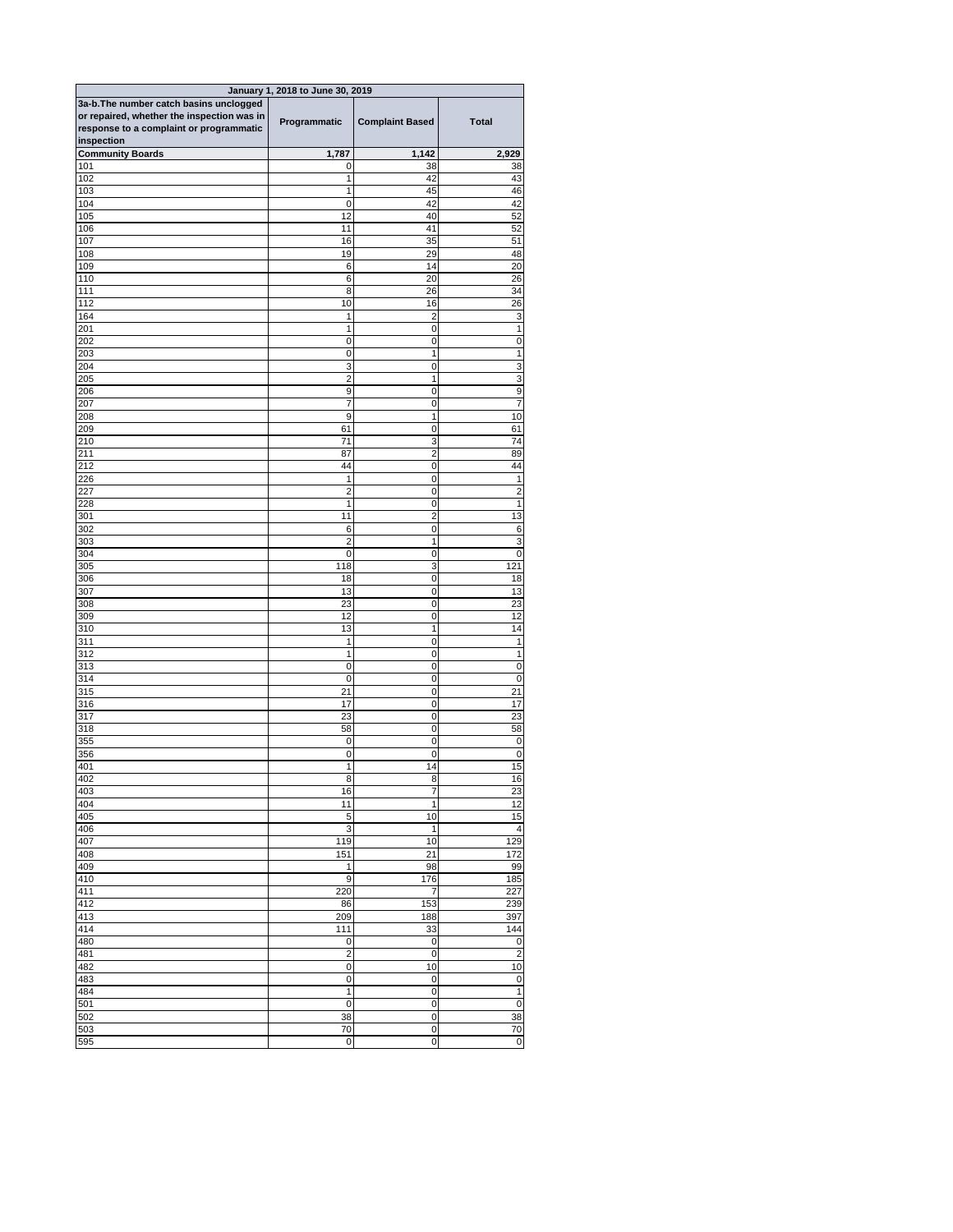| January 1, 2018 to June 30, 2019                                                                                            |                             |                                                           |                                                          |                                  |                                                                |                                                               |
|-----------------------------------------------------------------------------------------------------------------------------|-----------------------------|-----------------------------------------------------------|----------------------------------------------------------|----------------------------------|----------------------------------------------------------------|---------------------------------------------------------------|
| 4a. Catch Basins unclogged or repaired<br>within and/or over nine days after an<br>inspection or the receipt of a complaint | Programmatic                | Programmatic -<br>Under 9 days to<br><b>Unclog/Repair</b> | Programmatic -<br>Over 9 days to<br><b>Unclog/Repair</b> | <b>Complaint Based</b>           | <b>Complaints -</b><br>Under 9 days to<br><b>Unclog/Repair</b> | <b>Complaints - Over</b><br>9 days to<br><b>Unclog/Repair</b> |
| <b>Community Boards</b>                                                                                                     | 1,787                       | 1,472                                                     | 315                                                      | 1,142                            | 1,011                                                          | 131                                                           |
| 101                                                                                                                         | $\overline{0}$              | $\Omega$                                                  | 0                                                        | 38                               | 33                                                             | 5                                                             |
| 102                                                                                                                         |                             |                                                           | $\Omega$                                                 | 42                               | 37                                                             | 5                                                             |
| 103<br>104                                                                                                                  | $\overline{0}$              | 1<br>$\overline{O}$                                       | 0<br>0                                                   | 45<br>42                         | 35<br>38                                                       | 10                                                            |
| 105                                                                                                                         | 12                          | $\boldsymbol{9}$                                          | 3                                                        | 40                               | 31                                                             | ö                                                             |
| 106                                                                                                                         | 11                          | 8                                                         | 3                                                        | 41                               | 35                                                             |                                                               |
| 107                                                                                                                         | 16                          | $\boldsymbol{9}$                                          |                                                          | 35                               | 30                                                             |                                                               |
| 108                                                                                                                         | 19                          | 15                                                        |                                                          | 29                               | 24                                                             |                                                               |
| 109                                                                                                                         | $6 \,$                      | $\mathbf{3}$                                              | 3                                                        | 14                               | 11                                                             | 3                                                             |
| 110                                                                                                                         | $6 \,$                      | 4                                                         | 2                                                        | 20                               | 19                                                             |                                                               |
| 111                                                                                                                         | 8                           | 6                                                         | 2                                                        | 26                               | 19                                                             |                                                               |
| $\overline{112}$                                                                                                            | 10                          | $\overline{5}$                                            | 5                                                        | 16                               | 14                                                             |                                                               |
| 164<br>201                                                                                                                  |                             | 1<br>$\overline{0}$                                       | 0                                                        | $\overline{2}$                   | $\overline{c}$                                                 |                                                               |
| 202                                                                                                                         | 1<br>$\pmb{0}$              | $\overline{0}$                                            | 0                                                        | $\overline{0}$<br>$\overline{0}$ | $\mathbf 0$<br>$\mathbf{0}$                                    |                                                               |
| 203                                                                                                                         | $\overline{0}$              | $\overline{0}$                                            | 0                                                        | 1                                |                                                                |                                                               |
| 204                                                                                                                         | 3                           | $\overline{0}$                                            | 3                                                        | $\Omega$                         | $\Omega$                                                       |                                                               |
| 205                                                                                                                         | $\overline{2}$              | $\overline{2}$                                            | $\Omega$                                                 |                                  |                                                                |                                                               |
| 206                                                                                                                         | $\boldsymbol{9}$            | 4                                                         | 5                                                        | $\mathbf 0$                      | $\Omega$                                                       |                                                               |
| 207                                                                                                                         | $\overline{7}$              | $\overline{3}$                                            |                                                          | 0                                | $\Omega$                                                       |                                                               |
| 208                                                                                                                         | 9                           | $\overline{7}$                                            | $\overline{2}$                                           |                                  |                                                                |                                                               |
| 209                                                                                                                         | 61                          | 35                                                        | 26                                                       | $\mathbf 0$                      | 0                                                              |                                                               |
| 210                                                                                                                         | 71                          | 45                                                        | 26                                                       | 3                                | 3                                                              |                                                               |
| 211<br>212                                                                                                                  | 87                          | 32                                                        | 55                                                       | $\mathbf{2}$                     | $\mathbf 0$                                                    |                                                               |
| 226                                                                                                                         | 44                          | 15                                                        | 29<br> 0                                                 | $\overline{0}$<br>$\overline{0}$ | 0<br>$\mathbf 0$                                               |                                                               |
| 227                                                                                                                         | $\overline{2}$              | $\overline{2}$                                            | $\overline{0}$                                           | $\mathbf 0$                      | $\Omega$                                                       | U                                                             |
| 228                                                                                                                         | 1                           | $1 \vert$                                                 | $\overline{0}$                                           | $\overline{0}$                   | 0                                                              | 0                                                             |
| 301                                                                                                                         | 11                          | $\overline{2}$                                            | 9                                                        | $\overline{2}$                   | $\overline{c}$                                                 | 0                                                             |
| 302                                                                                                                         | $\,6$                       | $\overline{0}$                                            | 6 <sup>1</sup>                                           | $\overline{0}$                   | $\mathbf 0$                                                    | $\Omega$                                                      |
| 303                                                                                                                         | $\overline{2}$              | $\mathbf 0$                                               | $\overline{2}$                                           | 1                                |                                                                | 0                                                             |
| 304                                                                                                                         | $\overline{0}$              | $\overline{0}$                                            | $\overline{0}$                                           | $\mathbf 0$                      | 0                                                              | $\Omega$                                                      |
| 305                                                                                                                         | 118                         | 109                                                       | $\overline{9}$                                           | 3                                | 3                                                              | 0                                                             |
| 306                                                                                                                         | 18                          | 13                                                        | 5 <sub>5</sub>                                           | $\overline{0}$                   | $\mathbf 0$                                                    |                                                               |
| 307                                                                                                                         | 13                          | 11                                                        | $\overline{c}$                                           | $\boldsymbol{0}$                 | $\mathbf 0$                                                    | 0                                                             |
| 308<br>309                                                                                                                  | 23<br>12                    | 22<br>10                                                  | $\overline{\mathbf{c}}$                                  | $\overline{0}$<br>$\overline{0}$ | $\pmb{0}$<br>0                                                 | $\Omega$<br>0                                                 |
| 310                                                                                                                         | 13                          | 8                                                         | 5                                                        | 1                                |                                                                | 0                                                             |
| 311                                                                                                                         | 1                           | $\overline{0}$                                            |                                                          | $\overline{0}$                   | 0                                                              | $\Omega$                                                      |
| 312                                                                                                                         | 1                           | $\overline{0}$                                            |                                                          | $\mathbf 0$                      | $\pmb{0}$                                                      | $\Omega$                                                      |
| 313                                                                                                                         | $\pmb{0}$                   | $\pmb{0}$                                                 | $\overline{0}$                                           | $\mathbf 0$                      | $\mathbf 0$                                                    | 0                                                             |
| 314                                                                                                                         | $\overline{0}$              | $\overline{0}$                                            | 0                                                        | $\overline{0}$                   | $\mathbf 0$                                                    |                                                               |
| 315                                                                                                                         | 21                          | 12                                                        | 9                                                        | $\overline{0}$                   | $\mathbf 0$                                                    | U                                                             |
| 316                                                                                                                         | 17                          | 17                                                        | $\overline{0}$                                           | $\overline{0}$                   | $\mathbf 0$                                                    | 0                                                             |
| 317                                                                                                                         | 23                          | 12                                                        | 11                                                       | $\overline{0}$                   | $\mathbf 0$                                                    | 0                                                             |
| 318<br>355                                                                                                                  | 58                          | 54<br>$\mathbf 0$                                         | 4<br>$\overline{0}$                                      | $\overline{0}$<br>$\overline{0}$ | $\mathbf 0$<br>$\mathbf 0$                                     | 0<br>$\Omega$                                                 |
| 356                                                                                                                         | $\pmb{0}$<br>$\overline{0}$ | $\pmb{0}$                                                 | $\overline{0}$                                           | $\mathbf 0$                      | $\mathbf 0$                                                    | 0                                                             |
| 401                                                                                                                         | 1                           | 1                                                         | $\overline{0}$                                           | 14                               | 10                                                             |                                                               |
| 402                                                                                                                         | 8                           | $\,6$                                                     | $\overline{c}$                                           | 8                                | 5                                                              | 3                                                             |
| 403                                                                                                                         | 16                          | 11                                                        | 5                                                        | $\overline{7}$                   |                                                                | 6                                                             |
| 404                                                                                                                         | 11                          | 10                                                        |                                                          | 1                                | 0                                                              |                                                               |
| 405                                                                                                                         | $\overline{5}$              | $\sqrt{5}$                                                | $\overline{0}$                                           | 10                               | 5                                                              | 5                                                             |
| 406                                                                                                                         | $\mathbf{3}$                | $\overline{3}$                                            | $\overline{0}$                                           | 1                                |                                                                | 0                                                             |
| 407                                                                                                                         | 119                         | 111                                                       | 8                                                        | 10                               | 6                                                              | 4                                                             |
| 408                                                                                                                         | 151                         | 140                                                       | 11                                                       | 21                               | 14<br>92                                                       | $\overline{7}$                                                |
| 409<br>410                                                                                                                  | 1<br>$\boldsymbol{9}$       | $\pmb{0}$<br>$\boldsymbol{9}$                             | 0                                                        | 98<br>176                        | 171                                                            | 6<br>5                                                        |
| 411                                                                                                                         | 220                         | 214                                                       | $\,6$                                                    | $\overline{7}$                   | 5                                                              | $\overline{c}$                                                |
| 412                                                                                                                         | 86                          | 71                                                        | 15                                                       | 153                              | 146                                                            | $\overline{7}$                                                |
| 413                                                                                                                         | 209                         | 198                                                       | 11                                                       | 188                              | 179                                                            | 9                                                             |
| 414                                                                                                                         | 111                         | 107                                                       | 4                                                        | 33                               | 25                                                             | 8                                                             |
| 480                                                                                                                         | $\overline{0}$              | $\overline{0}$                                            | 0                                                        | $\overline{0}$                   | $\pmb{0}$                                                      | $\boldsymbol{0}$                                              |
| 481                                                                                                                         | $\mathbf 2$                 | $\boldsymbol{2}$                                          | $\overline{0}$                                           | $\overline{0}$                   | $\mathbf 0$                                                    | 0                                                             |
| 482                                                                                                                         | $\overline{0}$              | $\overline{0}$                                            | $\overline{0}$                                           | 10                               | 10                                                             | 0                                                             |
| 483                                                                                                                         | $\overline{0}$              | $\overline{0}$                                            | 0                                                        | $\overline{0}$                   | $\pmb{0}$                                                      | $\mathbf 0$                                                   |
| 484<br>501                                                                                                                  | 1                           | $\mathbf{1}$                                              | 0                                                        | $\overline{0}$                   | $\pmb{0}$                                                      | $\mathbf 0$                                                   |
| 502                                                                                                                         | $\overline{0}$<br>38        | $\overline{0}$<br>38                                      | 0 <br> 0                                                 | $\overline{0}$<br>$\overline{0}$ | $\pmb{0}$<br>$\pmb{0}$                                         | 0<br>$\mathbf 0$                                              |
| 503                                                                                                                         | 70                          | 66                                                        | 4                                                        | $\overline{0}$                   | $\pmb{0}$                                                      | $\pmb{0}$                                                     |
| 595                                                                                                                         | $\overline{0}$              | $\overline{0}$                                            | $\overline{0}$                                           | $\overline{0}$                   | $\pmb{0}$                                                      | $\mathbf 0$                                                   |